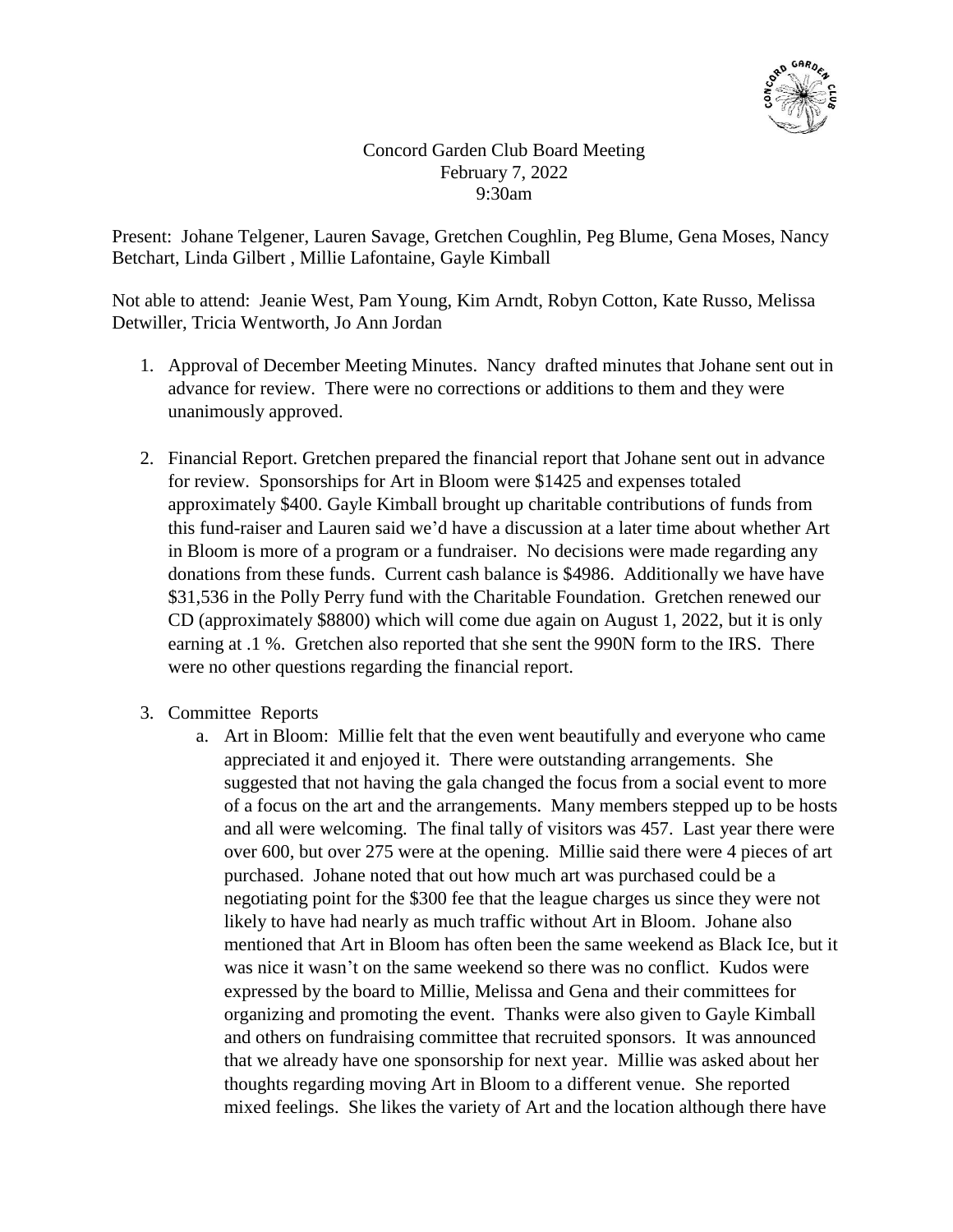

been a few issues with the League. But changing to a different venue, e.g., the Kimball Jenkins estate would mean coordinating with artists for an art show etc. The Board agreed that now is a good time to work out any challenges with the League since they are not busy at this time of year. Millie and her committee will have a "debriefing" meeting within the next week or so.

- b. Publicity Report. Gena reported that the publicity work for Garden Club is mostly focused on Art in Bloom and the rest is just putting up albums on Facebook. She mentioned that she forgot to contact other garden clubs and wants to make sure we remember to do so next year. Lauren mentioned that we have worked with Candia and Hooksett garden clubs, and that Peterborough and Meredith have garden clubs, and Nancy said Loudon has a garden club. When asked about whether there was increased traffic on our website after Art in Bloom, Gena found that there were 30 page views on Facebook which was not too much of change.
- c. Program report. Neither Robyn nor Barbara was able to attend this meeting, but Linda Gilbert gave a report on the March program. She has been in touch with Ellen Ogden, the author and program speaker for March and also with Gibson's book store. She is not sure if the program will be in person or via Zoom, but Gibson's will make the decision. The program is scheduled for Saturday, March 26, 2022 at 1pm, but there is a misprint in the program booklet which lists it as the 25th. Gena pointed out that the website also has the incorrect date so she will contact Meredith about correcting the date and also noting that whether the event will be in person or via Zoom will be determined closer to the date. The Presidents will send out an announcement that the accurate date is March 26<sup>th.</sup> Linda also stated that Gibson's will give us 10% of any books that are purchased.
- d. Fund Raising. Gayle reported that the fund-raising committee is moving ahead with plans for the Garden Tour event to be held on Sat. July 9<sup>th.</sup> They had been in touch with Polly Schumacher who shared the program books (Beyond the Garden Gate) from her past experience organizing and running a garden tour program for South Congregational Church. Gayle said they were still identifying gardens, getting organized with regard to logistics, publicity and sponsorships. She suggested that we open a little competition to the garden club members to come up with a title for the tour. The committee is thinking of charging \$20/ticket in advance, and \$25/ticket for same day purchases. They also discussed having Kimball Jenkins House and Franklin Pierce House on the tour. Gena went through the master gardener class and her project was the Kimball Jenkins house. She's not sure where they are now in terms of upkeep of the gardens. Tentative plan is to start the tour at Kimball Jenkins House. Millie suggested Rollins Court as a garden to put on the tour. Gayle would like to invite Garden Club members to have their gardens on the tour first, and then consider others. Lauren suggested there is a "sweet spot" with regard to how many gardens to include – enough to keep it interesting, but not too many. Linda suggested that the Women's Club of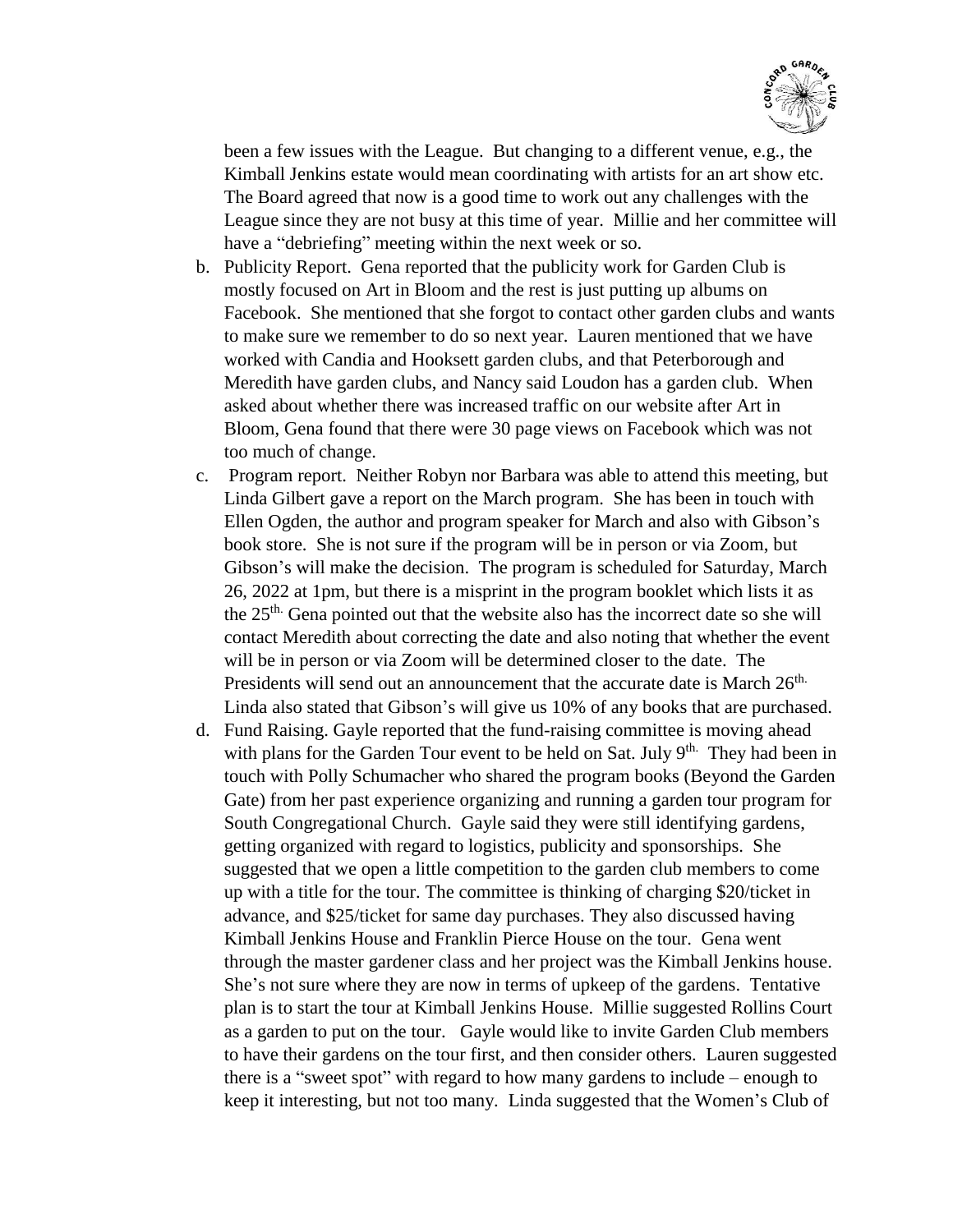

Concord needs to have its gardens spruced up. Lauren had spoken with Barbara Ruedig about this also and told her that installing and maintaining gardens is not what we do. Historically when we've done installations, no one maintains them. Linda said the Women's club has money to purchase plants. Nancy asked Linda what kind of "sprucing up" the Women's Club gardens need and Linda thought mostly clean-up and annuals and/or perennials for color. Nothing was decided about following up on this suggestion. Laurie mentioned that she has the tree tour book that she will give to Gayle if they want to consider including those..

- e. Associate members Peg Blume had no report.
- f. Membership. Jeanie submitted a report that we have two new members, Michele Cota 30 Rumford Street Concord, NH 03301 [michelecotanh@gmail.com](mailto:michelecotanh@gmail.com) 603-860-7768

Ann Cope 5 Woodbine Ave [ann@anncope.com](mailto:ann@anncope.com) 978-609-8460

- g. Community Service no report.
- 4. Annual Meeting Nancy, Linda, and Jo Ann have been exploring the Common Man as a venue for the annual meeting and luncheon since it had been research and tentatively arranged in 2020; however, some board members were not comfortable with a meal in a closed space. Lauren thinks it's important to come together since we haven't been together for over 2 years. She'd like to have it be more of a strategic planning session so she wouldn't want committee chairs to stand up and read reports. She would like to discuss directions for the club with topics such as programming, cost of dues, and fundraising. The suggestion was made to send reports out electronically in advance and then let members ask questions of each chair. After discussing various options including the Kimball Jenkins House, e.g., under a tent or in the carriage house, with or without a luncheon, it was decided that this year's annual meeting will not include a luncheon and we will keep it simple with coffee, pastry and fruit. We'll hold the meeting in the morning before lunch. Peg mentioned that Kimball Jenkins carriage house rental was \$400 two years ago and they had a strict cancellation policy. Other ideas were floated including holding it at the Women's Club of Concord or the Audubon Society where we have access to a large room since we have a membership there. The date is Thursday May  $5<sup>th</sup>$ . It was agreed that the Audubon Society and Women's Club are good choices, although Lauren wanted us to still consider the Kimball Jenkins Estate. Nancy, Linda, and Jo Ann will look into these options and make a recommendation at the March meeting. We will arrange a caterer for coffee, pastry and fruit and we agreed that there would be no charge to members.